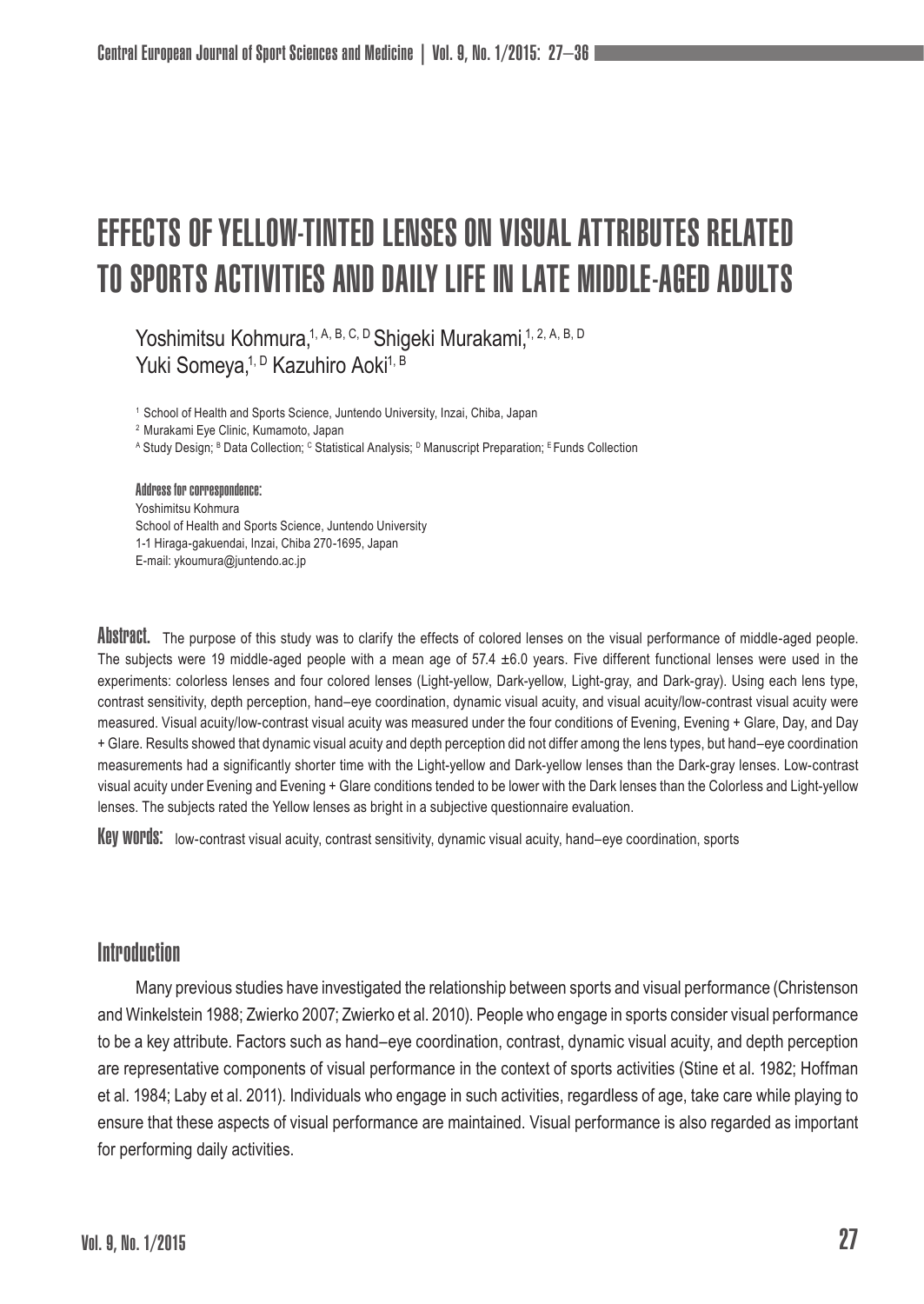People must consider protecting their eyes from ultraviolet and blue light rays when engaging in sports and other outdoor activities. Many people play sports for much of their life or are generally active outdoors as part of life. Functional colored lenses help avoid eye damage from many years of light stimulation. Cataracts and other eye disorders related to ultraviolet light have already been reported by McCarty and Taylor (2002). It is even feared that within the visual spectrum, short-wavelength blue light rays can cause retinal disorders (Lawwill et al. 1977; Ham et al. 1976). Moreover, the high-energy, easily scattered properties of blue light rays cause glare.

People generally wear sunglasses to protect their eyes from ultraviolet and other damaging rays. Several studies have described the sunglasses (Cooper et al. 2001; Miller 1974; Fishman 1986). Lawler et al. (2007) reported on athletes' use of sunglasses in field hockey, soccer, tennis, and other sports. Black has been probably the most commonly used lens color of sunglasses to date. Black lenses, however, may affect visual performance in certain daily activities and types of sports because they darken the field of view. Kohmura et al. (2013) reported on a study of the effects of several colors of lenses on visual performance of young adults (mean age: 21 years) in sports activities. In that study, Kohmura et al. (2013) showed that yellow-tinted lenses did not adversely affect the visual performance of young adults. Aging, however, appears to alter a variety of factors such as differences in the visual performance of young and middle-aged adults. The ways in which colored lenses affect visual performance, which is essential for sports and daily activities, have not been clarified in middle-aged adults.

A variety of colors and transmittances for functional colored lenses has been developed and marketed in recent years, and this implies much complication for the best selection of lens for many users. Yellow has gained attention for its ability to cut short-wave visible blue light rays while maintaining high luminous transmittance near 550 nm, a wavelength suited for optical sensitivity in humans. Investigators in non-sports-science fields have already evaluated and reported on the effects of yellow lenses on components of visual performance, primarily contrast sensitivity (Wolffsohn et al. 2000; Yap 1984; Kelly et al. 1984; Rieger 1992).

The purpose of this study was to characterize how the use of several types of functional colored lenses affects the visual performance of middle-aged people. Indices related to daily activities and sports were used to measure visual performance.

## **Methods**

### **Participants**

The subjects were 19 middle-aged people (16 men and 3 women). Their mean age was 57.4 ±6.0 years. Sixteen of the subjects used no form of visual correction, one used contact lenses, and two used eyeglasses. The subjects were people who had no organic disorder of the eye other than ametropia.

#### **Measures**

#### 1. Contrast sensitivity

Contrast sensitivity was measured as the ability to distinguish shades. The Sine Wave Contrast Test (Stereo Optical Co., Inc., Chicago, IL, USA) was used to measure contrast sensitivity. Contrast sensitivity was measured at the spatial frequencies of 1.5, 3, 6, 12, and 18 cycles/degree. For the test, targets of the same spatial frequency are arranged on the same lines in a chart. The subjects were asked to distinguish the direction of the patterns (left, right, or up) while viewing the chart at a distance of 3.0 m. The test evaluated how faint a target the subjects were able to distinguish.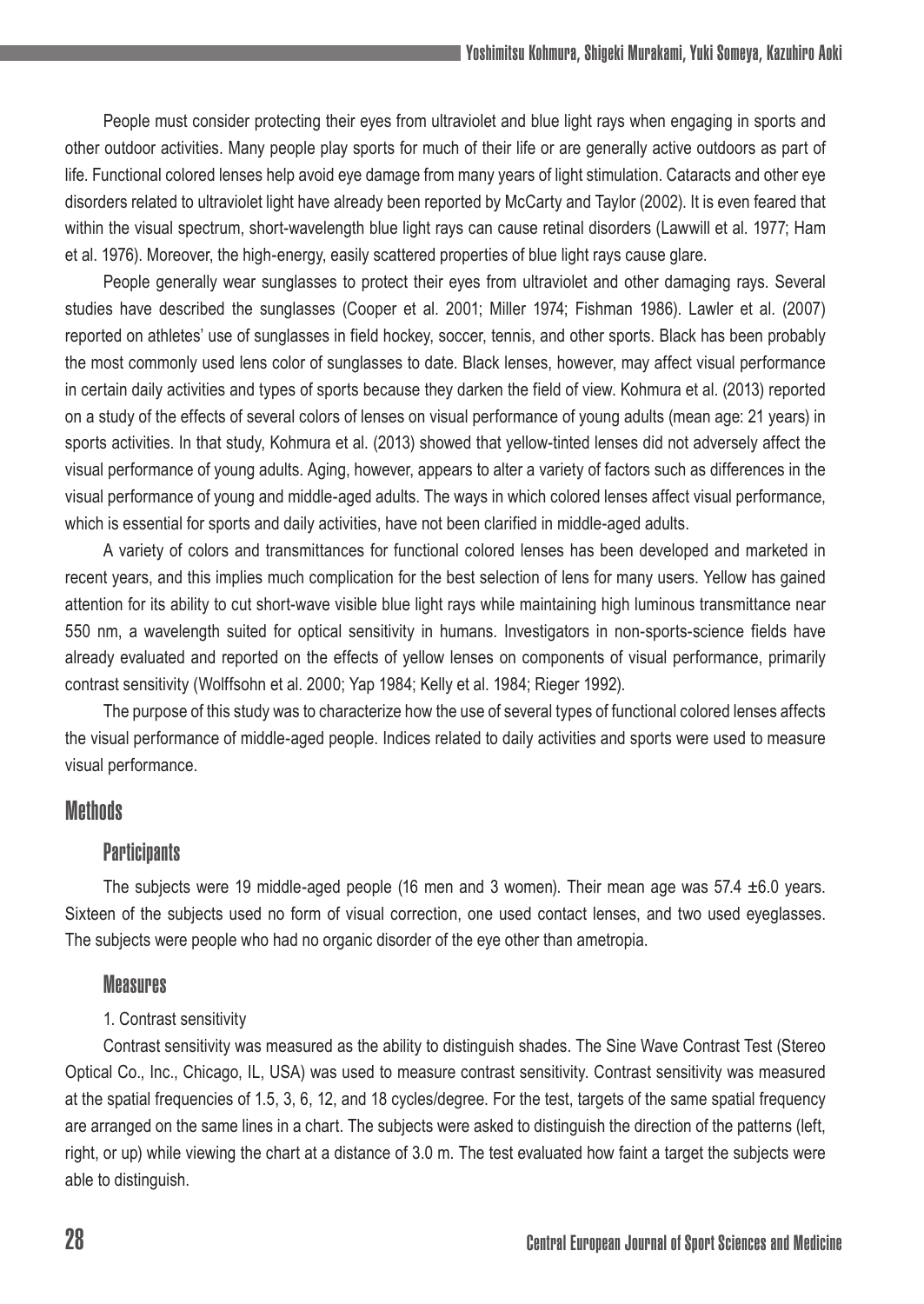#### 2. Depth perception

A depth perception meter (AS-7JS1, Kowa Co., Ltd., Aichi, Japan) was used to measure depth perception. The testing apparatus contained three bars, the middle one of which moved back and forth at 50 mm/s. The two bars on either side of the moving bar were stationary. The subjects viewed these bars through a window in the testing apparatus at a distance of 2.5 m and were asked to press a button when they thought the three bars were aligned horizontally. The difference in the positions of the center bar and two side bars was measured in millimeters when the button was pressed, and the absolute value of this difference was recorded. The difference was measured three times, and the mean was calculated as the final measurement.

#### 3. Dynamic visual acuity

Dynamic visual acuity was measured with a dynamic visual acuity meter (HI-10, Kowa Co., Ltd., Aichi, Japan). For the test, each subject was asked to determine the direction of the gap of a Landolt ring moving horizontally from left to right on a semicircular screen. The rotational speed of the Landolt ring was gradually reduced from an initial speed of 40.0 rpm. Each subject pressed a button and stated the direction immediately after determining the direction of the Landolt ring gap. When a response was correct, the rotational speed at the time the button was pressed was recorded. The size of the Landolt ring was equivalent to decimal visual acuity 0.025 (log MAR: 1.6). The direction of the gap of the Landolt ring could be up, down, left, or right and was presented in random order. The measurement was repeated until three correct responses were obtained and the mean was calculated as the final measurement. The data of a subject giving three or more incorrect responses was excluded from analysis. The sample size for dynamic visual acuity analysis only was 16.

#### 4. Hand–eye coordination

Hand–eye coordination was measured with an AS-24 (Kowa Co., Ltd., Aichi, Japan). The panel of the test apparatus contained 120 lights that were individually illuminated in random order. Once a light was illuminated, the next light was illuminated after 1.3 s or when pressed by the subject, whichever happened first. The subjects were asked to press the lights as accurately and quickly as possible. The time required for all 120 lights to be illuminated was measured. Hand–eye coordination was measured once for each subject.

5. Visual acuity and low-contrast visual acuity

Low-contrast visual acuity was measured with a CAT-CP (NEITZ Co., Ltd., Tokyo, Japan). For the test, each subject was asked to peer into the test apparatus to determine the direction of the gap of a Landolt ring. The measurements were automatically taken. The measurement conditions were Evening, Evening + Glare, Day, and Day + Glare. The luminances of the target were 200 cd/m² in the Day condition and 10 cd/m² in the Evening condition. The intensity of the Glare was 200 lux. A visual acuity test (100% contrast) and low-contrast visual acuity test with markers having 5% and 10% contrast were performed under each condition. Measurements were performed with the dominant eye. The dominant eye was determined by having the subjects either point at an object with their index finger or place an object in a circle drawn with the hands. In cases when a subject was unable to determine the direction even at the lowest setting of the measurement apparatus (log MAR 1.3) under the 5% and 10% contrast conditions (i.e., data not obtained), the result was handled as log MAR 1.4.

#### 6. Questionnaire

The subjects answered the questionnaire based on their subjective evaluation or impression for each question in reference to a visual analog scale. The subjects marked the location on a 100 mm straight line that corresponded with their assessment. The questionnaire was inscribed with lines without length values (millimeters) noted, and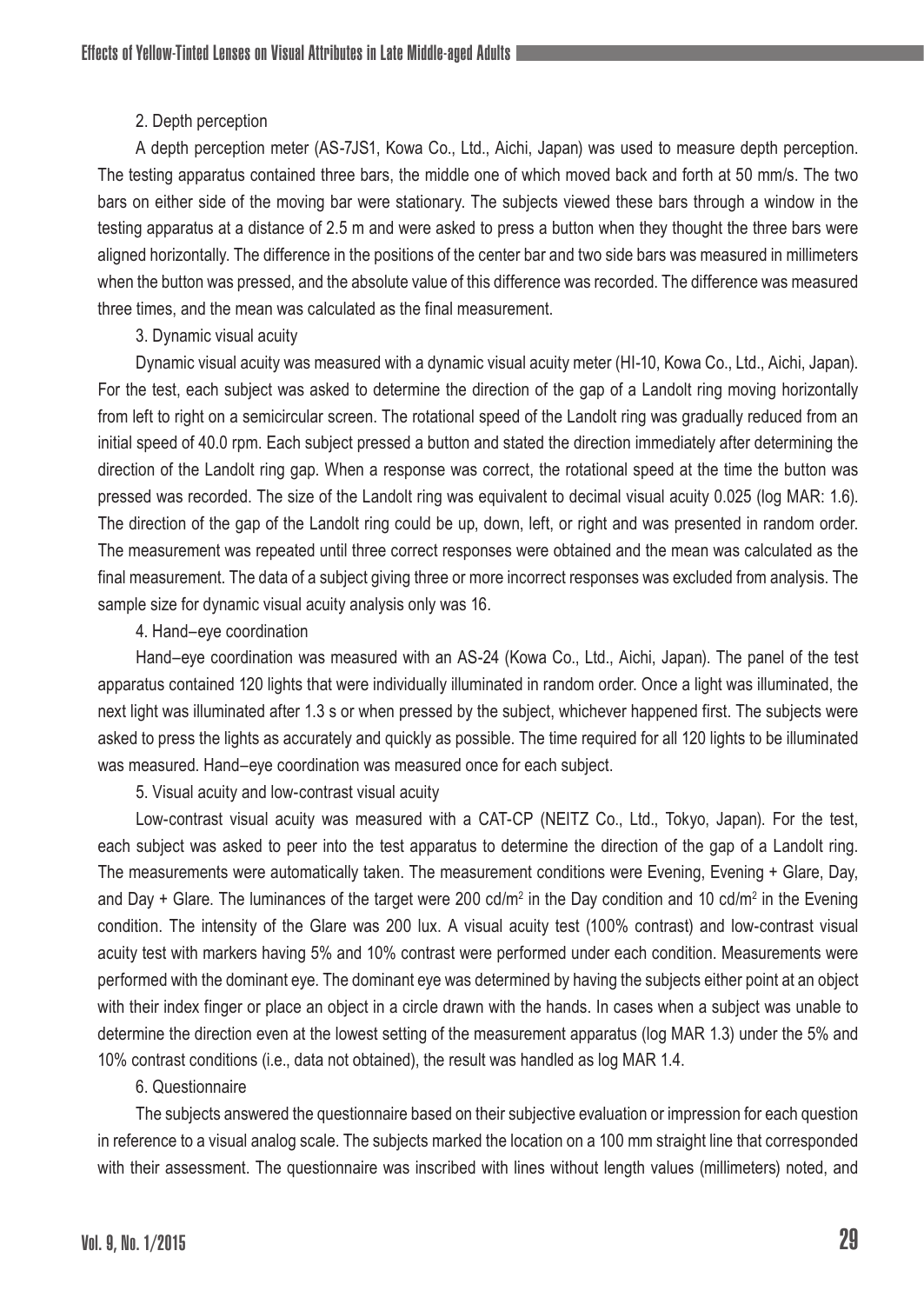only numbers for each question. The subjects completed the questionnaire after finishing all visual performance measurements, and the locations marked by the subjects were measured in millimeters. The questions evaluated the following five qualities: brightness (bright: maximum 100 mm, dark: minimum 0 mm), clarity (sharp: 100, blurry: 0), changes in color (not changed: 100, changed: 0), glare (no glare: 100, glare: 0), and overall impression (good: 100, bad: 0).

## **Procedures**

Each aspect of visual performance was measured in the subjects using Colorless lenses (C) and four colored lenses: Light-yellow (LY), Dark-yellow (DY), Light-gray (LG), and Dark-gray (DG). The lenses were similar to those of the lenses used in previous study (Kohmura et al. 2013). The transmittance values for the lenses were 92.0% for the Colorless lenses, 65.2% for the Light-yellow lenses, 30.4% for the Dark-yellow lenses, 65.9% for the Light-gray lenses, and 30.2% for the Dark-gray lenses.

The lenses were used in random order, with at least 15 min rest period between each measurement. The measurements of subjects wearing eyeglasses were taken with the colored lenses worn over the glasses. A summary of the measurement procedures is given below. The subjects filled out a questionnaire after completing all measurements. The measurements were similar to those of the measurements used in previous study (Kohmura et al. 2013).

The study was conducted after all subjects had been informed of the details of the experiment and gave written consent. The study was conducted with the approval of the Research Ethics Committee of the Juntendo University School of Health and Sports Science.

## Statistical Analysis

One-way repeated measures analysis of variance (ANOVA) was used to analyze depth perception, hand–eye coordination, visual acuity, and the questionnaire results. Two-way repeated measures ANOVA was used to analyze contrast sensitivity and low-contrast visual acuity. The Bonferroni correction was used for multiple comparisons. The level of statistical significance was set at  $p < 0.05$ .

## **Results**

Visual performance measurement results.

The measurement results are shown in Table 1 and Figures 1 and 2.

Table 1. Mean and standard deviation of visual performance with each of lenses

|                             |            | Yellow     |             | Gray        |            |
|-----------------------------|------------|------------|-------------|-------------|------------|
|                             | colorless  | light      | dark        | light       | dark       |
| Dynamic visual acuity (rpm) | 29.5(7.6)  | 28.8(8.1)  | 28.2(8.5)   | 30.2(7.0)   | 28.8(8.1)  |
| Depth perception (mm)       | 16.5(13.7) | 22.1(20.1) | 20.1 (19.7) | 19.9 (16.8) | 21.7(22.1) |
| Eye-hand coordination (sec) | 95.8(9.4)  | 95.6(9.9)  | 95.4(8.9)   | 96.7(9.9)   | 98.9(9.3)  |
| Visual acuity (log MAR)     |            |            |             |             |            |
| Evening                     | 0.30(0.23) | 0.25(0.23) | 0.36(0.18)  | 0.31(0.21)  | 0.38(0.23) |
| Evening + Glare             | 0.29(0.20) | 0.29(0.18) | 0.35(0.18)  | 0.30(0.21)  | 0.41(0.20) |
| Day                         | 0.08(0.17) | 0.16(0.23) | 0.18(0.23)  | 0.16(0.23)  | 0.19(0.17) |
| Day + Glare                 | 0.13(0.22) | 0.22(0.24) | 0.21(0.25)  | 0.18(0.23)  | 0.21(0.22) |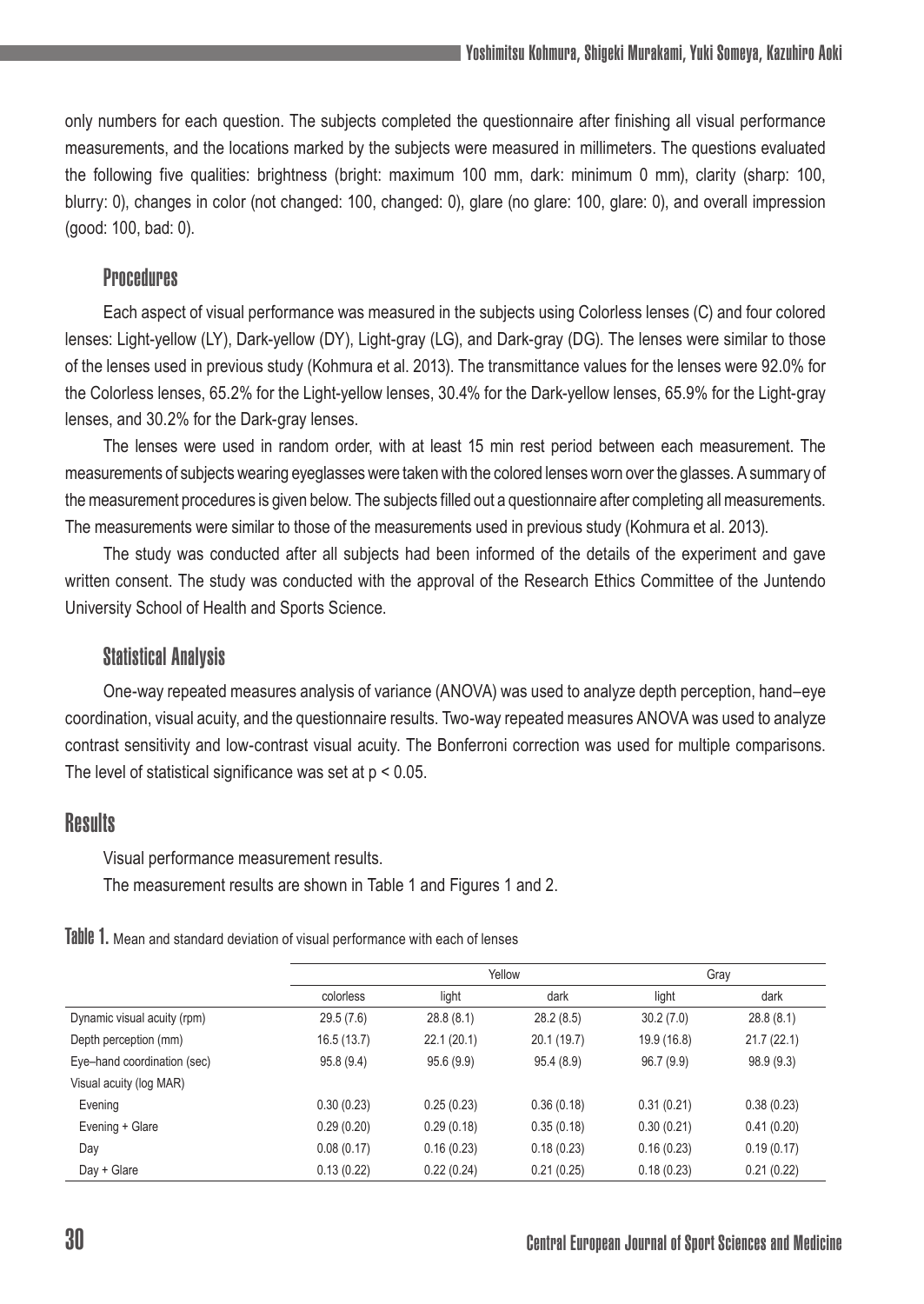

Figure 1. Measurements results for low-contrast visual acuity are shown



Figure 2. Means of contrast sensitivity with each of the lenses are shown

For hand–eye coordination, the ANOVA results were significant at  $p < 0.05$  (F = 3.57,  $p = 0.01$ ), and the results of multiple comparisons showed a significant difference between Light-yellow and Dark-gray (p = 0.01) and Dark- -yellow and Dark-gray (p = 0.02) at p < 0.05. For visual acuity, the ANOVA results were significant for the Evening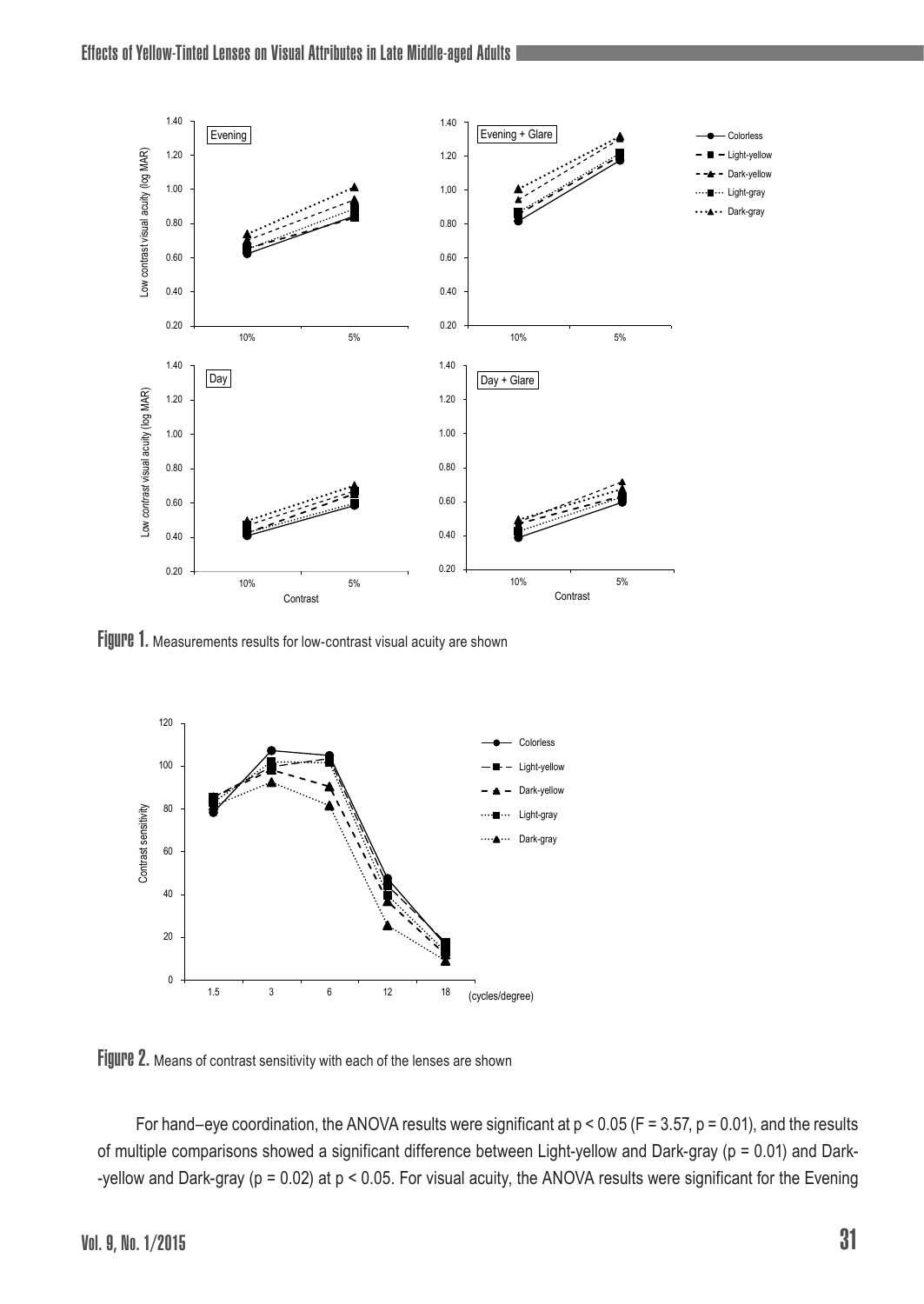condition at  $p < 0.05$  (F = 2.99,  $p = 0.02$ ). For the Evening + Glare condition, the ANOVA results were significant at p < 0.01 (F = 4.14, p = 0.00), and there was a significant difference between Colorless and Dark-gray at p < 0.05  $(p = 0.05)$ . For the Day condition and Day + Glare condition, visual acuity was not significantly different. No significant differences were noted for dynamic visual acuity or depth perception.

For contrast sensitivity, the interaction was not significant, and the main effects of lens and spatial frequency were both significant at  $p < 0.01$  (lens:  $F = 3.99$ ,  $p = 0.01$ , spatial frequency  $F = 78.49$ ,  $p = 0.00$ ).

For low-contrast visual acuity, the interaction was not significant, and the main effect of contrast was significant at  $p < 0.01$  under all conditions (Day: F = 257.81,  $p = 0.00$ , Day + Glare: F = 216.01,  $p = 0.00$ , Evening: F = 319.91,  $p = 0.00$ , Evening + Glare: F = 231.71,  $p = 0.00$ ).

Under the Evening condition, the main effect of lens was significant at  $p < 0.01$  (F = 12.36, p = 0.00), and the results of multiple comparisons showed a significant difference between Colorless and Dark-gray (p = 0.00) and Light-yellow and Dark-gray ( $p = 0.00$ ) at  $p < 0.01$ . Moreover, there was a significant difference between Colorless and Dark-yellow (p = 0.01) and Light-yellow and Dark-yellow (p = 0.03) at  $p < 0.05$ . There was also a significant difference between Light-gray and Dark-gray at  $p < 0.01$  ( $p = 0.00$ ).

Under the Evening + Glare condition, the main effect of lens was significant at  $p < 0.01$  (F = 14.90,  $p = 0.00$ ), and the results of multiple comparisons showed Colorless to be significantly different from both Dark-yellow  $(p = 0.00)$  and Dark-gray ( $p = 0.00$ ) at  $p < 0.01$ . Light-yellow was significantly different from both Dark-yellow  $(p = 0.00)$  and Dark-gray  $(p = 0.00)$  at  $p < 0.01$ . There was also a significant difference between Light-gray and Dark-gray at  $p < 0.05$  ( $p = 0.01$ ).

Under the Day condition, the main effect of lens was significant at  $p \le 0.01$  (F = 4.38,  $p = 0.00$ ). Under the Day + Glare condition, the main effect of lens was significant at  $p < 0.01$  (F = 4.99, p = 0.00), and there were significant differences between Colorless and Dark-yellow at  $p < 0.01$  ( $p = 0.00$ ) and Colorless and Dark-gray at  $p < 0.05$  ( $p = 0.02$ ).

#### Questionnaire results

The Questionnaire results are shown in Figure 3.

The results of one-way ANOVA were significant at  $p < 0.01$  for all questions (brightness:  $F = 28.85$ ,  $p = 0.00$ , clarity: F = 5.77, p = 0.01, color: F = 35.02, p = 0.00, glare: F = 11.66, p = 0.00, overall: F = 16.17, p = 0.00). The results of multiple comparisons revealed Colorless to be significantly different from Light-gray (p = 0.00) and Dark- -gray (p = 0.00) at p < 0.01 for the questions related to brightness. Light-yellow was significantly different from Dark- -yellow ( $p = 0.00$ ), Light-gray ( $p = 0.00$ ), and Dark-gray ( $p = 0.00$ ) at  $p < 0.01$ . Dark-yellow was significantly different from Dark-gray at  $p < 0.05$  ( $p = 0.01$ ). Light-gray was significantly different from Dark-gray at  $p < 0.01$  ( $p = 0.00$ ).

Colorless was significantly different from Dark-gray ( $p = 0.00$ ) at  $p < 0.01$  for the questions related to clarity. Light-yellow was significantly different from both Dark-yellow at  $p < 0.05$  ( $p = 0.02$ ) and Dark-gray at  $p < 0.01$  $(p = 0.01)$ . Light-gray was significantly different from Dark-gray at  $p \le 0.01$  ( $p = 0.00$ ).

For the questions related to change in color, Light-yellow was not significantly different from Dark-yellow, but a significant difference was noted for all other combinations at p < 0.01. Only the combination of Colorless and Light-gray was significant at  $p < 0.05$  ( $p = 0.03$ ).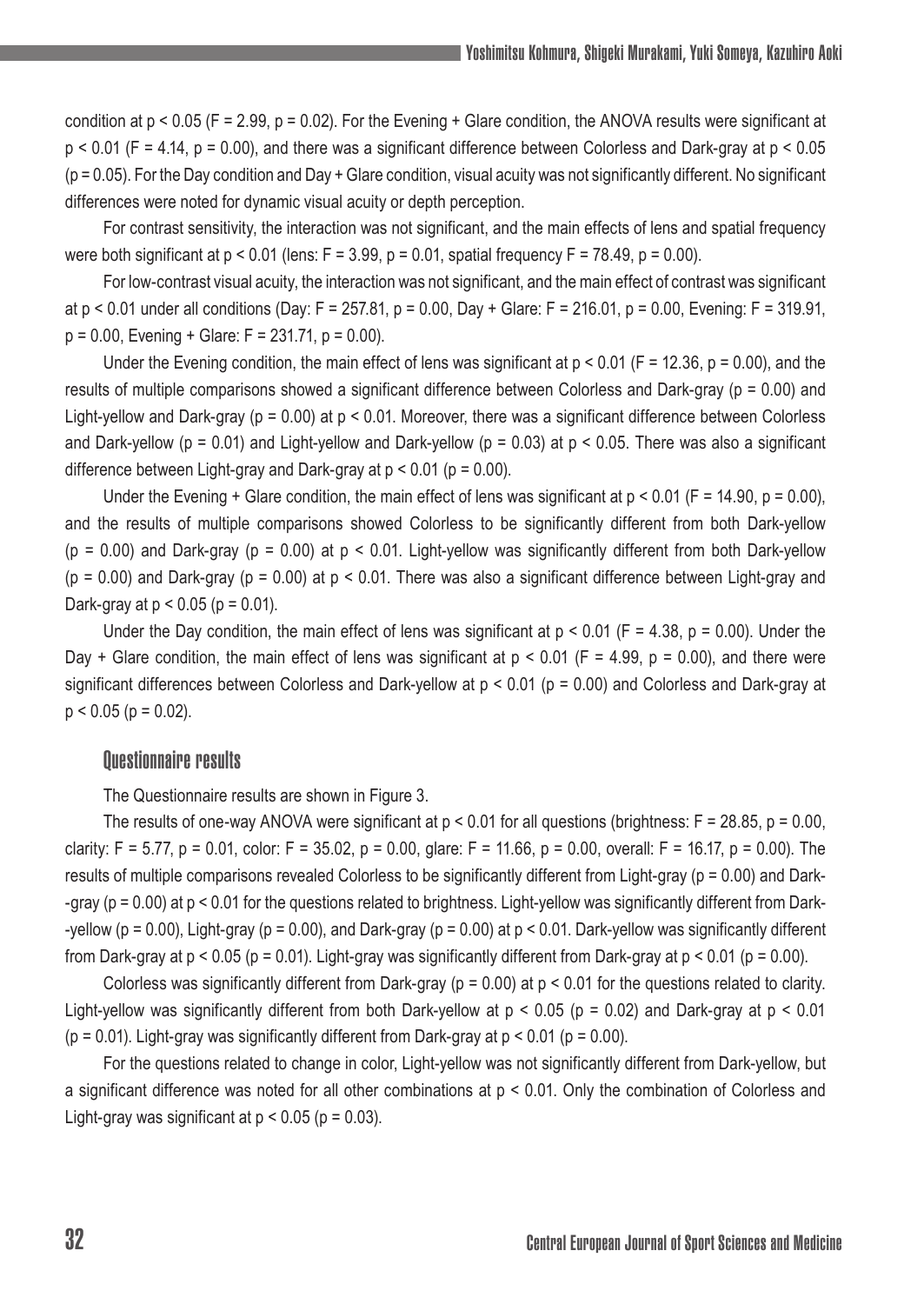

Figure 3. Questionnaire results (Score)

Colorless was significantly different from Light-gray ( $p = 0.01$ ) at  $p < 0.05$  and Dark-gray ( $p = 0.00$ ) at  $p < 0.01$ for the questions related to glare. Light-yellow was significantly different from both Light-gray at  $p < 0.05$  ( $p = 0.01$ ) and Dark-gray at  $p < 0.01$  ( $p = 0.00$ ). Dark-yellow was significantly different from Dark-gray at  $p < 0.01$  ( $p = 0.00$ ). Light-gray was significantly different from Dark-gray at  $p < 0.05$  ( $p = 0.02$ ).

Colorless was significantly different from Dark-yellow ( $p = 0.00$ ) at  $p < 0.01$  for the questions related to overall impression. Light-yellow was significantly different from both Dark-yellow at  $p < 0.01$  ( $p = 0.00$ ) and Light-gray at  $p < 0.05$  (p = 0.02). Dark-yellow was significantly different from both Light-gray at  $p < 0.01$  (p = 0.00) and Dark-gray at  $p < 0.05$  ( $p = 0.01$ ). Light-gray was significantly different from Dark-gray at  $p < 0.01$  ( $p = 0.00$ ).

## **Discussion**

The lenses tested did not differ significantly with regard to dynamic visual acuity or depth perception. It is likely that the effects of lens color and transmittance are small in cases like the dynamic visual acuity test, which required the subjects to analyze a target in the central fovea, and in cases like the depth perception test, in which the subjects were asked to match the distances between three bars. In these situations, the differences among the lenses appeared to be small in the present experiment, as they were revealed to be similar to the results of previous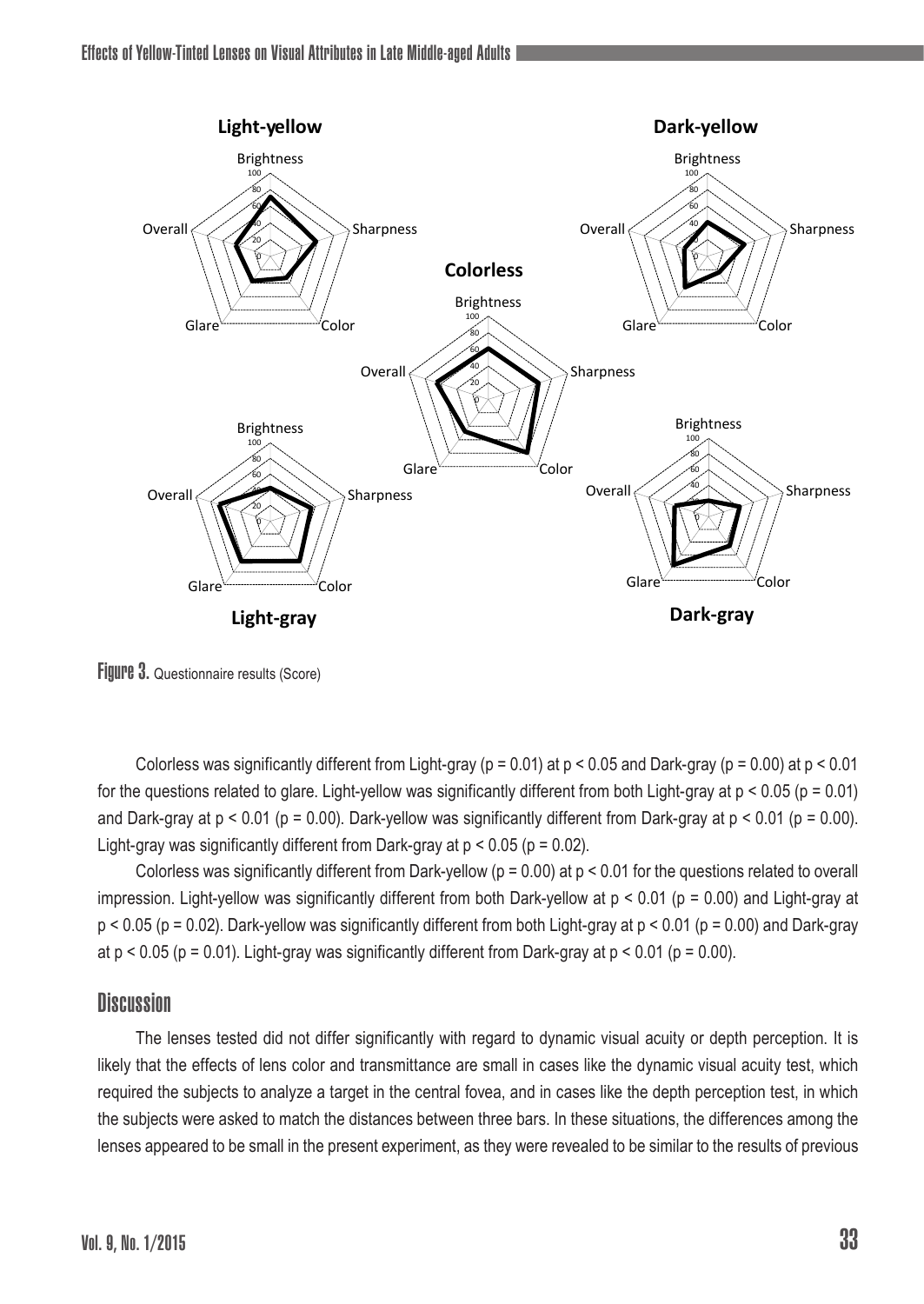study in young adults (Kohmura et al. 2013). The adverse effects of the lenses used in this study in middle-aged people also appear to be minimal with regard to these visual performances in sports and daily activities.

However, hand–eye coordination measurements had significantly shorter times with the Light-yellow and Dark-yellow lenses than the Dark-gray lenses. Shorter test times indicated better assessment, or an ability to press lights quickly and accurately, because the test measured the time required for 120 lights to illuminate. The Dark- -gray condition appeared to have an effect when repeatedly performing the task of accurately pressing illuminated lights found in the peripheral vision. The use of Dark-gray and similar lenses may therefore not produce uniformly favorable results in sports requiring quick and accurate judgments of, and response to, the athlete's surroundings. The significant differences noted for the yellow lenses may be attributable to the ability of yellow lenses to limit the passage of short-wavelength visual light while maintaining the transmittance of long-wavelength light, which has high relative luminosity. The ability of yellow lenses to make objects appear brighter and clearer may have also contributed to these results. Previous research also reported on the effect on brightness of yellow lenses (Kelly 1990; Chung and Pease 1999).

The above findings largely agree with the results of previous study in young adults (Kohmura et al. 2013). In contrast, the findings on low-contrast visual acuity showed significant differences in more items. Although significant differences were seen between some lenses under the light (Day) condition, many significant differences were noted between the Colorless/Light-yellow lenses and dark lenses under the Evening condition. The use of Light-yellow and Colorless lenses tended to produce higher visual acuity measurements than even the dark lenses. Differences were noted between the Colorless lenses and dark lenses in the young adults, but the additional differences between the Light-yellow lenses and dark lenses in many areas of measurement in the present study in middle-aged people were remarkable. Values for visual acuity are expected to decrease substantially with the low contrast, difficult-to-see targets under darker conditions, but the use of Light-yellow lenses appears to produce lowcontrast visual acuity results comparable to those for the Colorless lenses. As the environment is not necessarily bright nor the contrast between objects clear in daily activities and sports, the use of Light-yellow and similar lenses may produce satisfactory results under various conditions and environments.

The questionnaire results largely agreed with the results of the questionnaires completed by young adults in previous study. Colorless and Light-yellow lenses were rated bright and Dark-gray lenses were rated dark in the questions about brightness. The Dark-gray lenses were rated more poorly than the Colorless, Light-yellow, and Light-gray lenses in the questions about clarity. On the questions about changes in color perception, the Light- -yellow and Dark-yellow lenses were not significantly different, while the other lenses were rated as producing a significantly different change in color perception. The middle-aged subjects indicated that they could sense that yellow lenses changed the color. Previous studies (De Fez et al. 2002; Hovis et al. 1989) similarly reported on the effects that yellow lenses have on color perception. As mentioned, a number of advantages have been reported for yellow lenses. However, the change in color perception caused by using yellow lenses is a drawback that must be considered. Some results related to glare differed from those noted by the young adults. The young adults (Kohmura et al. 2013) reported that the Colorless lenses produced the greatest glare, while the middle-aged subjects in this study found the Light-yellow lenses produced the greatest glare. As the Light-yellow lenses were also rated highest in terms of brightness, the subjects may have used similar standards to evaluate brightness and glare or may have been more susceptible to glare than the young adults. Although clarifying causes such as these is difficult, the fact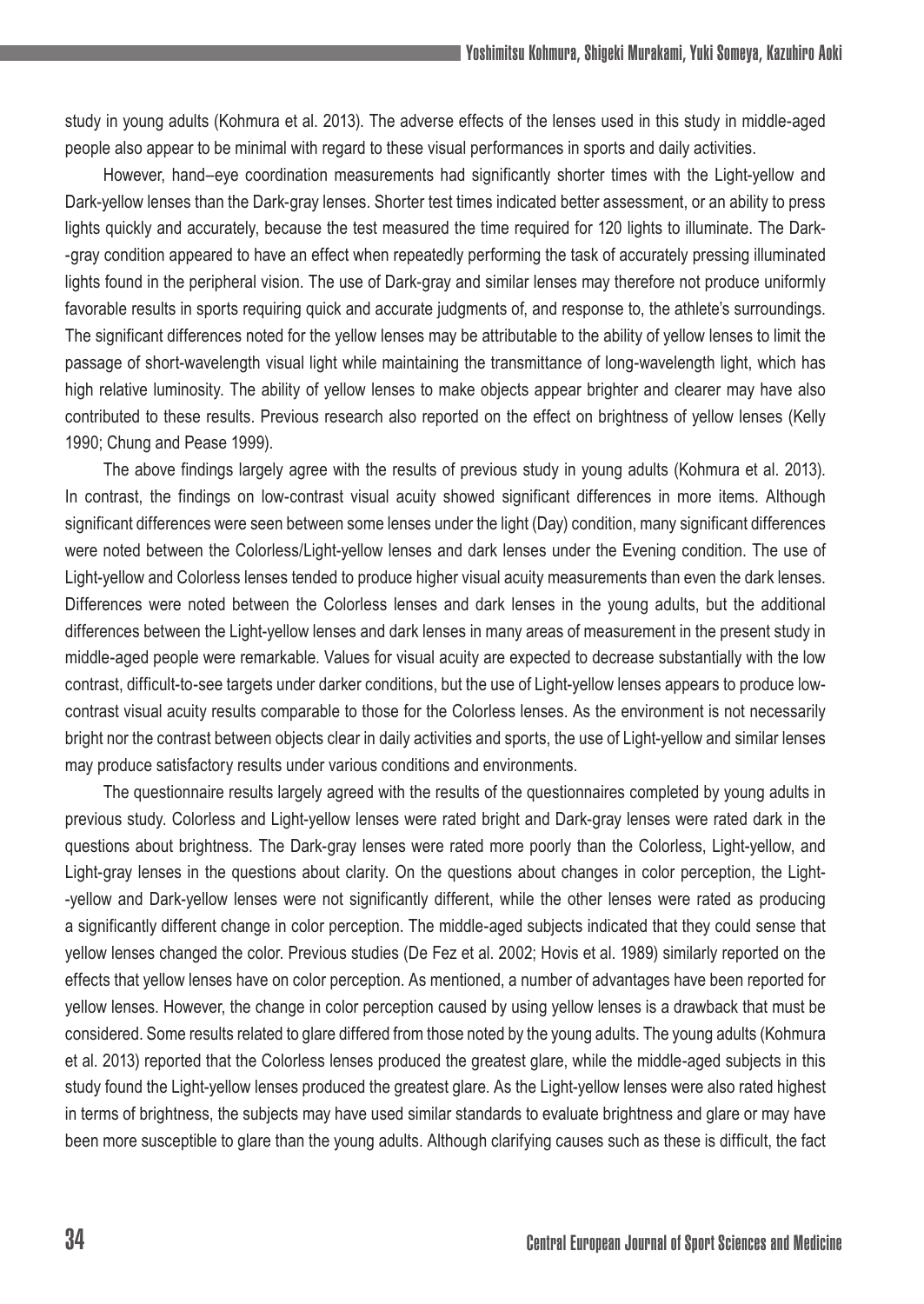that middle-aged people subjectively perceive greater glare in association with light-yellow lenses than colorless lenses bears acknowledging.

The above questionnaire results suggest that, like the young adults, the middle-aged subjects tended to rate the darker colors more poorly on questions not related to glare, which indicates that light-colored lenses are viewed favorably. It is also likely that middle-aged subjects are accustomed to black lenses. This appears to mean they are likely unfamiliar with the changes in color perception produced by yellow lenses. In order to convince others to use yellow lenses, it is important to properly convey both the strengths and weaknesses of this lens color to the user. Previous research has similarly reported that yellow lenses affect color perception (De Fez et al. 2002; Hovis et al. 1989). Other researchers have also started to investigate the effects of different color lenses (Lee et al. 2002). Thus, future studies should investigate which types of lenses are suited for which situations, factoring in differences due to age.

Many of the measurements in this study differed to a certain degree from the visual performance data for young adults (Kohmura et al. 2013). Visual performance also probably decreases with age. The differences appeared to be most substantial particularly for depth perception, hand–eye coordination, and other faculties particularly relevant to sports. Low target frequencies in the contrast sensitivity test did not produce appreciable differences, but the middle-aged subjects had lower scores when the frequency was high. However, the difference between young and middle-aged adults in low-contrast visual acuity appeared small, which indicated that there are cases where the effect of increased age differed depending on the visual performance attribute. Nevertheless, further research is needed to validate these hypotheses.

The results of the present study indicated, as in the young adults in previous study, that contrast-related performance was more readily affected by the use of dark lenses. Under evening and cloudy conditions, it is possible that light-yellow lenses can be used without adversely affecting visual performance. Lens color probably has minimal effect on visual performance when directing the line of sight to follow objects or determine distance. Dark-gray lenses, however, may have an effect on tasks requiring the user to identify and accurately and promptly react to objects in the peripheral vision, as well as their repetition. Dark lenses therefore probably have certain effects on daily activities and sports. In the subjective opinions of the subjects, as assessed by the questionnaire, relatively high ratings were given to the Light-gray lenses, a color which is both light, and to which they were accustomed in black lenses. It was expected that middle-aged people, like young adults, would feel no significant discomfort towards, and would be accustomed to, black lenses. They may also be unaccustomed to the color perception changes and sense of brightness associated with yellow lenses.

## **Acknowledgments**

The authors thank Mr. Y. Mitsui, Mr. T. Kimura, and Mr. H. Kaiho (HOYA Vision Care Company) for their assistance in fitting the experimental lenses.

## References

Christenson G.N., Winkelstein A.M. Visual skills of athletes versus nonathletes: development of a sports vision testing battery. J Am Optom Assoc. 1988; 59: 666–675.

Chung S.T., Pease P.L. Effect of yellow filters on pupil size. Optom Vis Sci. 1999; 76: 59–62.

Cooper S.C., Smith J.A., Katz M., Preston J. Nonprescription tinted eyewear optical accuracy study. Optometry. 2001; 72: 510–518.